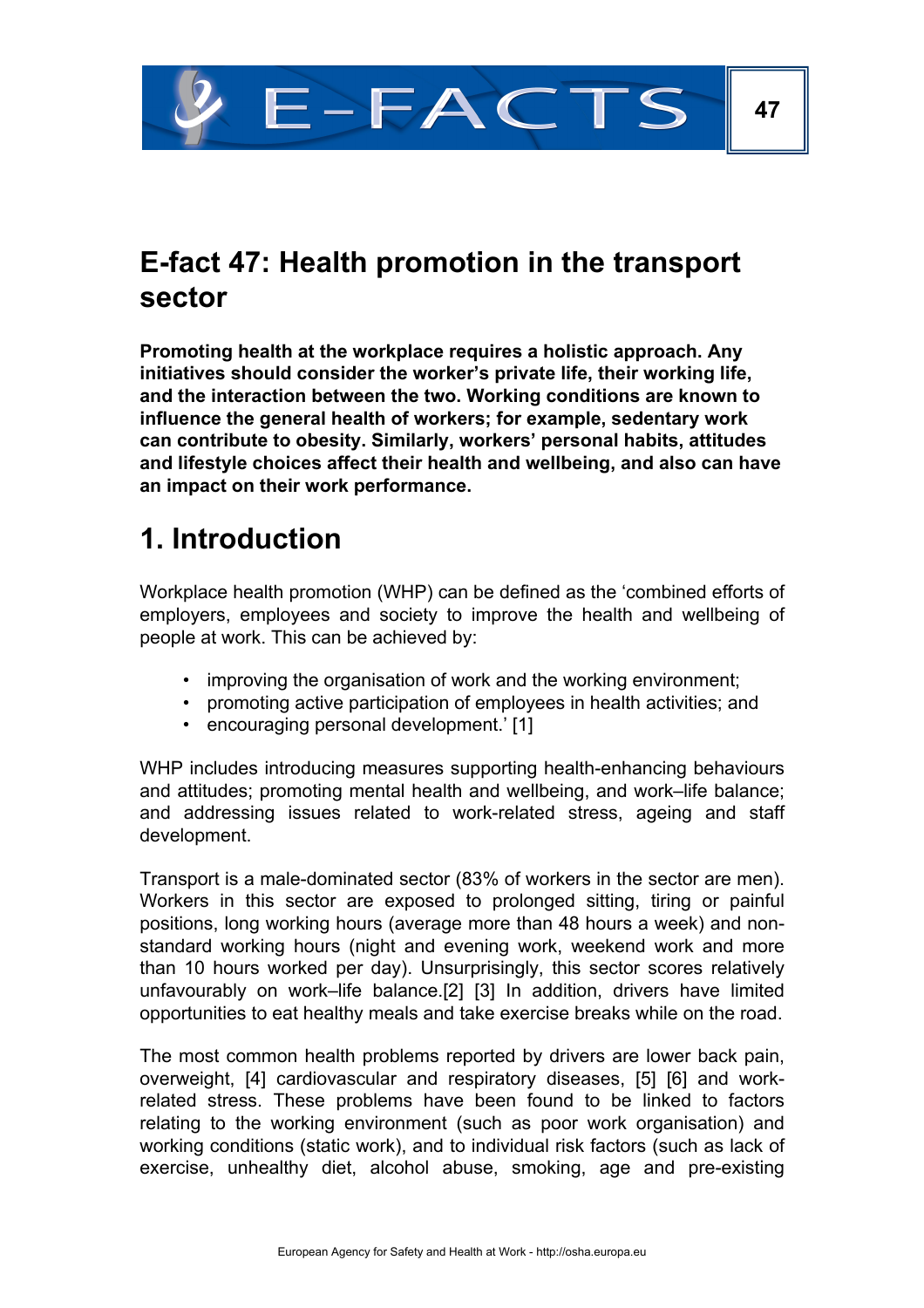

diseases). [7] [8] When developing WHP programmes it is of the utmost importance to consider the role and the impact of both organisational and individual-level factors on drivers' health and wellbeing, and to address these factors.

A review of evidence-based case studies [9] of WHP interventions found that several factors were key to their success:

- organisational commitment to improving the health of the workforce;
- appropriate information and comprehensive communication strategies to employees;
- employees' involvement throughout the process;
- organisation of work tasks and processes contributing to health, rather than damaging it;
- implementation of practices which enhance healthy choices as the easiest choices.

However, a WHP programme may not replace the management of health and safety risks at work. Instead, it is complementary to proper risk management.

## **2. Health aspects related to drivers' occupation**

In the transport sector, occupational risk factors can be divided into three groups: those that refer to (a) work; (b) the working environment; and (c) individual factors.

Main groups of risk factors for the health and safety of drivers

| Related<br> work | Whole body vibration, noise, prolonged sitting, tiring and<br>painful postures, strict timetables, shift work and overnight<br>to driving, insufficient breaks and sleep, repetitive tasks and $\vert$ monotonous routine, unorganised meals, road accidents,<br>transport of flammable, explosive and toxic substances, air<br>conditioning, un-ergonomic movement while getting in or out of<br>the cabin, etc. |
|------------------|-------------------------------------------------------------------------------------------------------------------------------------------------------------------------------------------------------------------------------------------------------------------------------------------------------------------------------------------------------------------------------------------------------------------|
|------------------|-------------------------------------------------------------------------------------------------------------------------------------------------------------------------------------------------------------------------------------------------------------------------------------------------------------------------------------------------------------------------------------------------------------------|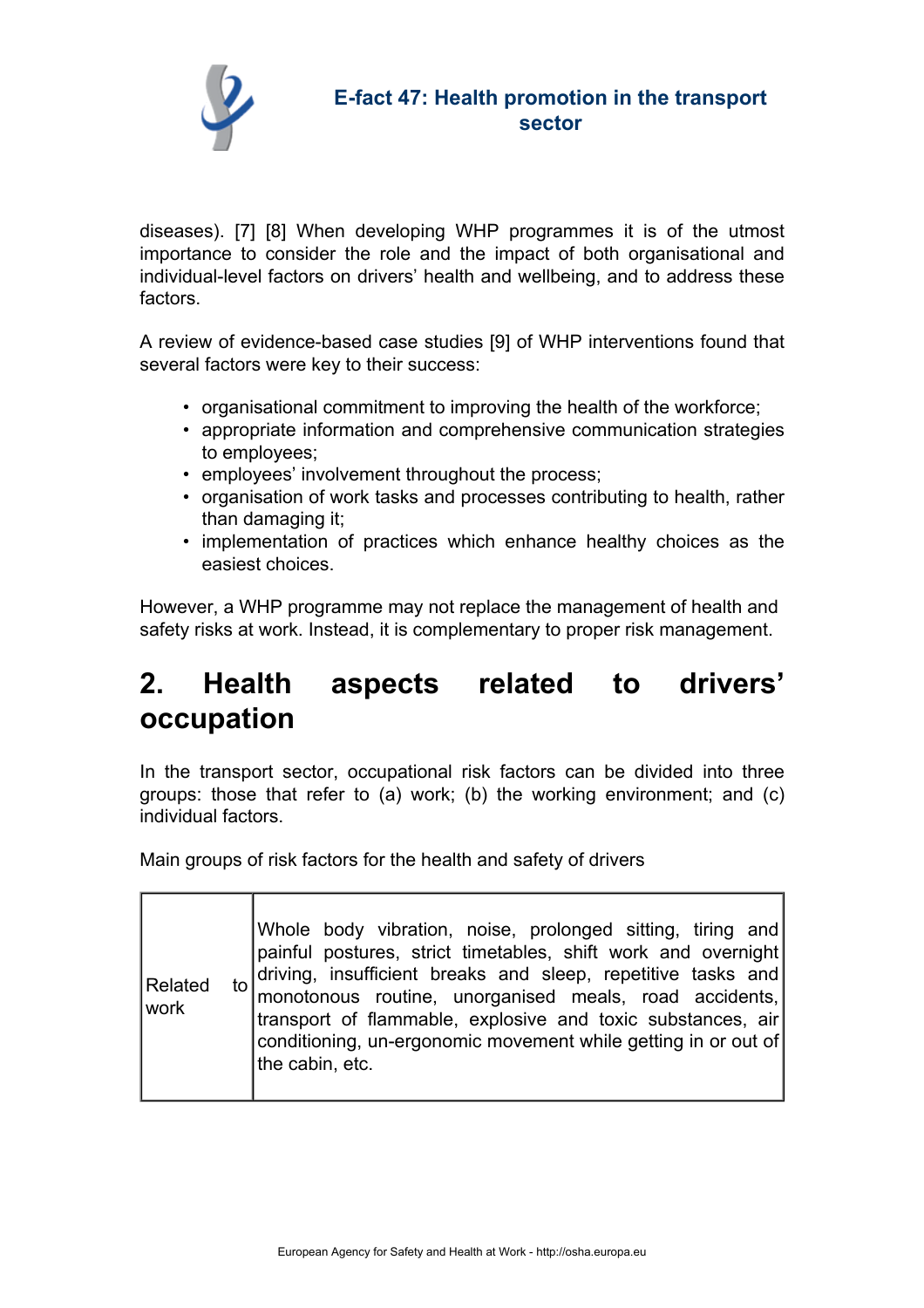

| Related               | Carbon monoxide (CO), sulphur dioxide (SO <sub>2</sub> ), nitrogen<br>monoxide (NO) <sub>x</sub> , asbestos, polycyclic aromatic hydrocarbon                                                                                                                                                                                                                                                                                                                                |
|-----------------------|-----------------------------------------------------------------------------------------------------------------------------------------------------------------------------------------------------------------------------------------------------------------------------------------------------------------------------------------------------------------------------------------------------------------------------------------------------------------------------|
| to                    | environment (PAH), benzene, particulate matter, climate conditions, pollen,                                                                                                                                                                                                                                                                                                                                                                                                 |
| working               | physical violence, etc.                                                                                                                                                                                                                                                                                                                                                                                                                                                     |
| Related<br>individual | Gender, age, ethnicity, education, personality, attitudes, risk<br>perception, experience and previous motor vehicle accidents,<br>private life events, fatigue, pre-existing diseases (allergies,<br>to asthma, diabetes, myocardial infarction, etc.), medicine<br>consumption (antihistamines, tranquillisers), lifestyle (physical<br>inactivity and unhealthy eating) and hazardous behaviours<br>(tobacco smoking, alcohol abuse, use of hard or soft drugs),<br>etc. |

Source: Lentisco, F., Baccolo, T.P., Gagliardi, D., Risk factors for the health and safety of drivers, 2009

Because individual risk factors, as listed above, may affect drivers' behaviours and attitudes towards risk perception and their health, these factors need to be considered, along with organisational risk factors, in the development of WHP measures at the workplace.

## **3. Workplace health promotion interventions**

A number of practical workplace health promotion interventions can be put in place to improve drivers' health and wellbeing. Wherever possible WHP planning and interventions should be connected to risk prevention activities.

#### **3.1. Health screening and education**

Organisations should conduct regular health risk screening and education for drivers as a central component of any workplace health promotion initiative. Health risk screening is an evidence-based process that helps to identify key health risk factors and lifestyle concerns: for example, sleep apnoea, diabetes, high blood pressure and tobacco use problems. Additionally, trained professionals should provide counselling to drivers on how to address these concerns directly. Particular attention should be paid to diet, physical activity, weight management, sleep habits and personal accountability for health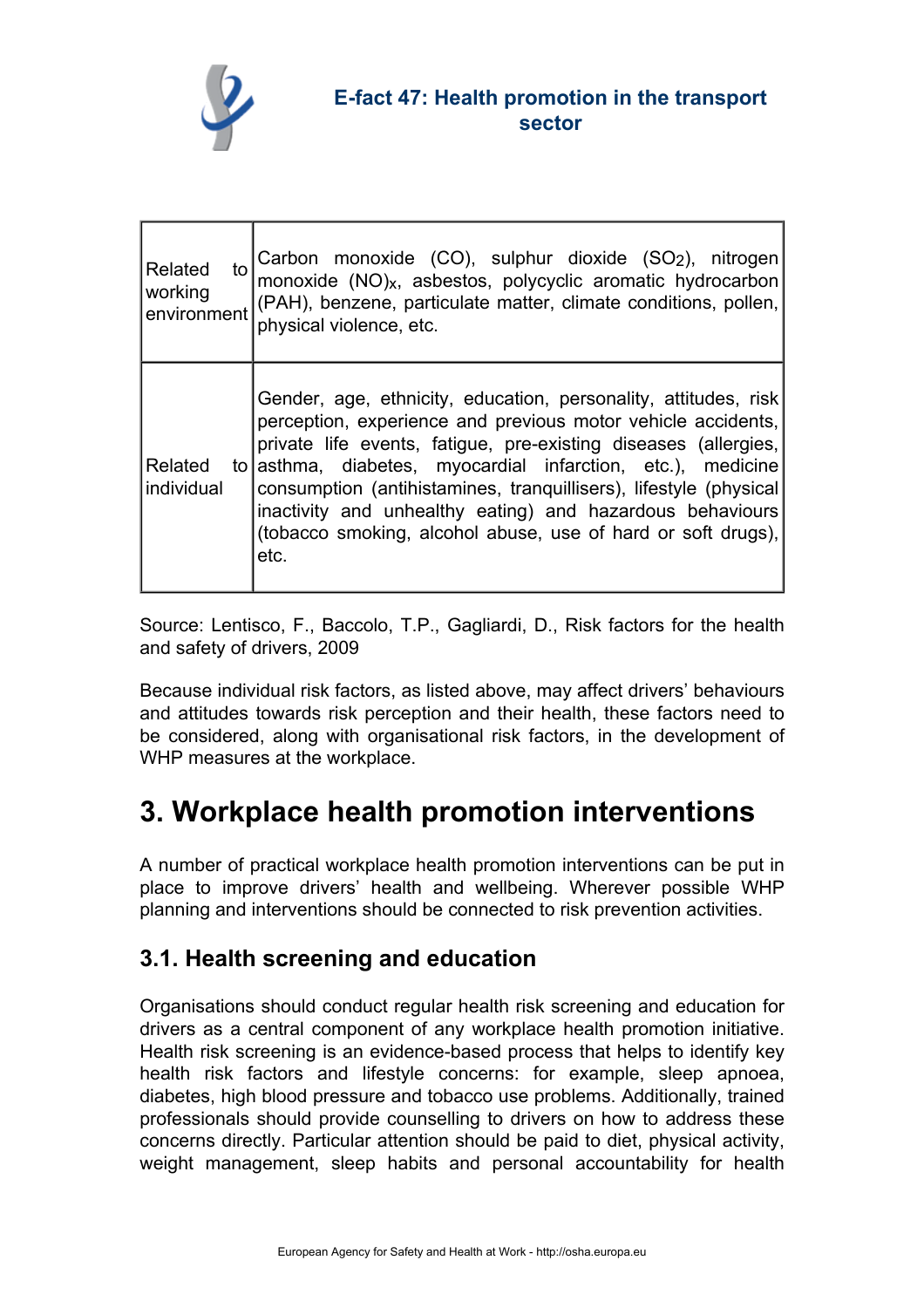

behaviours. Topic-focused training should be used as part of health education sessions. In general, education sessions should have a strong focus on building skills and confidence to motivate and sustain healthy behaviours in drivers.

The active participation of employees throughout the health screening and health education process has been proven to increase the adoption of healthy behaviours by drivers. Many successful programmes have also used coaching to encourage employees to adopt more healthy behaviours and attitudes. Education sessions or coaching programmes should emphasise the active engagement, personal responsibility and building of confidence of drivers, thereby supporting the development of recommended lifestyle changes.

#### **3.2. Targeted lifestyle support**

Drivers should be offered topic-focused educational sessions with a focus on building skills and confidence to encourage and sustain healthy behaviours. In addition, the employer should organise the work and working environment in such a way that is supportive to and encourage healthy choices. For example, by introducing regular breaks that are long enough to allow drivers to have a proper meal and do some exercise.

#### **3.3. Personal health coaching**

Employers should offer coaching programmes that help drivers to improve their health through behaviour changes. These sessions should emphasise the active engagement, personal responsibility and building of confidence of drivers, to encourage them to implement recommended lifestyle changes.

### **4. Implementation of WHP interventions**

Several key principles should be considered when implementing workplace health promotion actions:

• Health promotion should be a continuous and ongoing process. Health messaging and coordinated health awareness campaigns should be used to reinforce health messages and sustain the changes in drivers' health behaviours and attitude. Workplace and environmental support to drivers for selecting and applying healthy options should also be emphasized.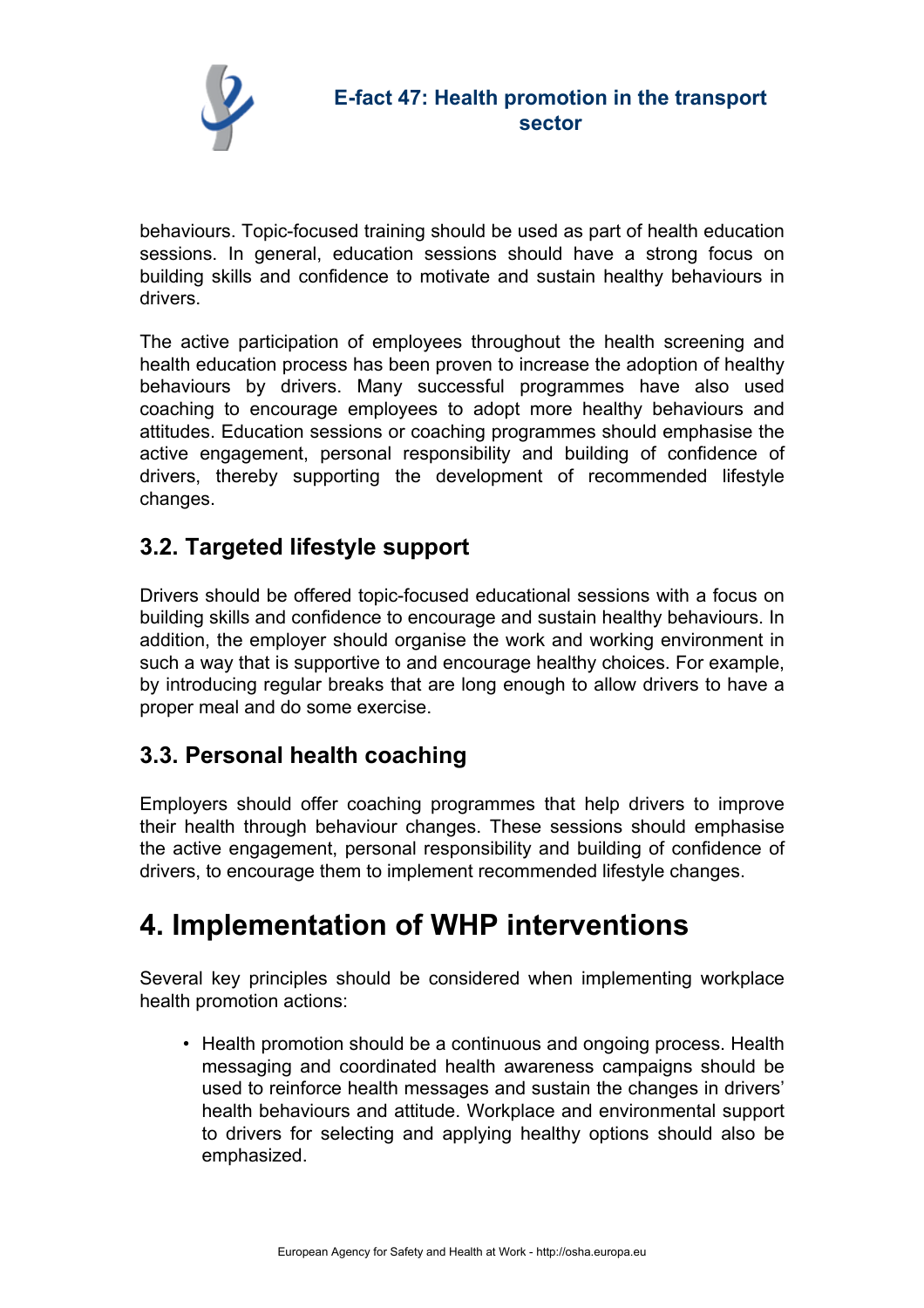

- The active and visible support by managers for workplace health promotion. This has been demonstrated to increase the long-term success and sustainability of interventions.
- The participation of workers throughout the intervention process (development, implementation, and evaluation) is essential. The better the WHP programme matches the drivers' needs, the more interested they will be to take part in it. Incentives tailored to the company can be useful in promoting a healthy culture within the company. [10]
- An understanding of the workforce demographics, employee benefits and health management objectives is important when tailoring the intervention to the direct needs of workers. This will make the intervention and health programme more effective. [1]
- It is important to evaluate the developed workplace health programme. This means examining the intervention's overall effectiveness, its impact on addressing working environment and work organisation factors, on changing drivers' behaviours and attitudes to health. The evaluation should be planned and systematic in its approach, and should be considered a key component of the overall intervention process. The evaluation should also be linked to intervention aims and goals, and to identified problems; and should use a variety of outcome measures (e.g., records of absenteeism, sick leave reports, and subjective feedback from drivers). The information derived from the evaluation of the intervention should be used to inform the further development of the intervention in order to support its continuous improvement. [11]

### **5. Good practice: case studies**

The competitive nature of the transport sector leads to a potential conflict of interests between workplace health promotion and the commercial pressures faced by companies. However, some transport companies recognise that effective workplace health promotion may not only prevent health problems, but also lead to significant savings by, for example, reducing absenteeism. This section highlights three case studies of companies in the transport sector that implemented a health promotion programme.

#### **5.1. 'My back is devilishly important', Belgium**

Van Dievel is a full load transport company that delivers goods within a 500 km radius of Brussels, to and from the Netherlands, Luxembourg, Germany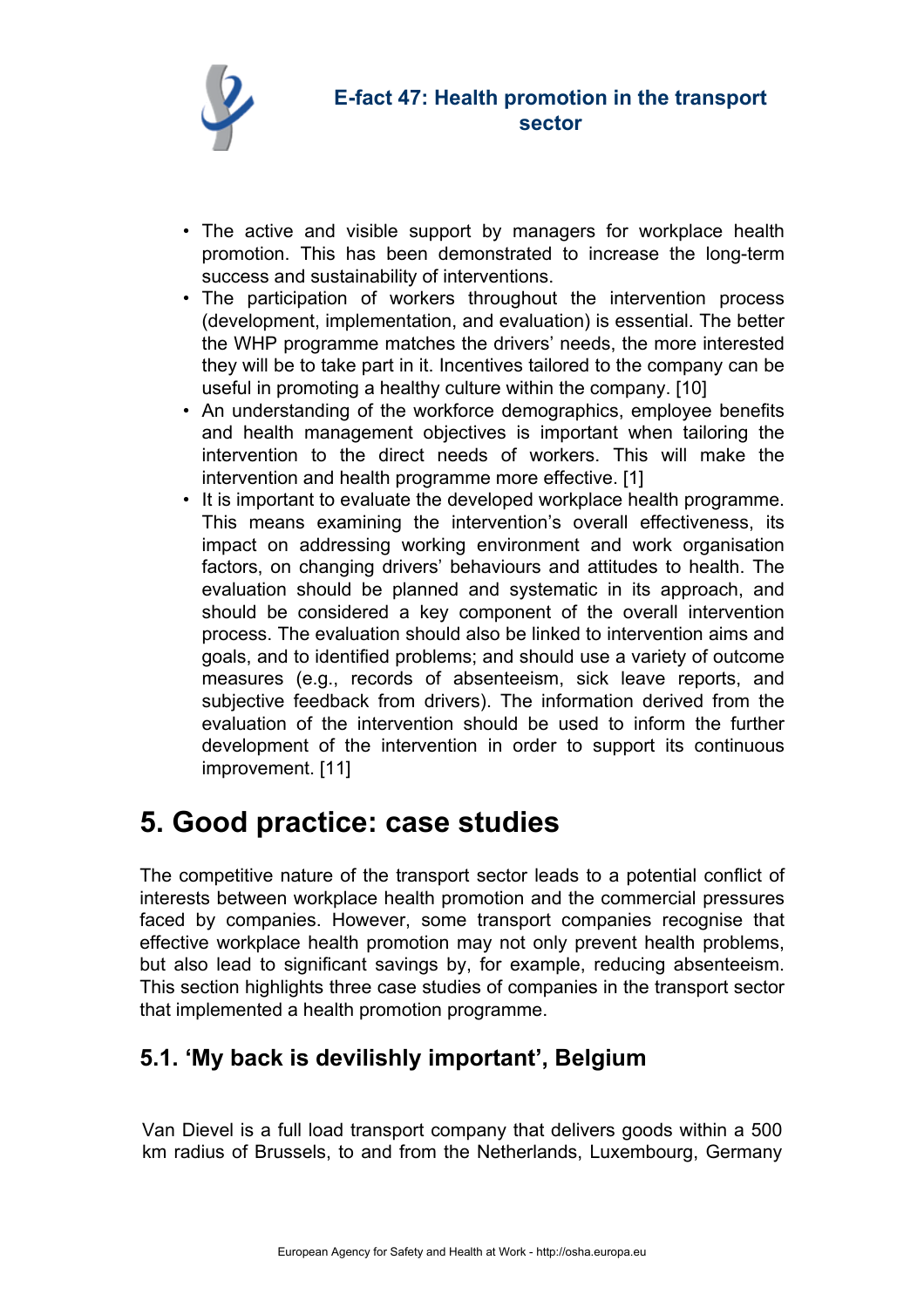

and France. The company employs approximately 90 drivers and owns about 60 trucks and 120 specialised trailers.

In 2001 the company's director initiated this project because the workers often complained about back problems. Van Dievel has prioritised occupational health and safety for a long time and employs an occupational health physician, who gives the workers an annual medical examination. As the physician knows the company and drivers very well the workers have confidence in him. He was asked to educate workers and the management about musculoskeletal problems and diseases. This was the starting point of the health promotion project. Together with an external occupational health service (ergonomists) the company analysed the drivers' working conditions and then looked for ways of improving them. The occupational health physician, in close collaboration with an external ergonomist and eight company drivers, produced a special training programme and a booklet for drivers to show them how to work healthily and to prevent musculoskeletal disorders.

This booklet also gives general advice about balanced nutrition, correct sitting and lying, exercises to prevent musculoskeletal injuries and special advice for drivers such the appropriate sitting position behind the wheel, the right way to get in and out of the vehicle, and how to lift and handle heavy goods. The booklet, which is heavily illustrated to make it convenient to use, is given to new drivers when they start working for the company.

After a year the company evaluated the project, and found that fewer problems had been recorded since the introduction of the booklet and training. In 2002 the company won a 'Health and Enterprise' award from the European Health Club for its actions. The long-term health and safety culture of the company was the foundation for the project. The management supported and promoted the project and drivers were closely involved. [12]

#### **5.2. 'Trim Truckers', Finland**

The 'Trim Truckers' project sought to address a number of risk factors and health issues , including health promotion, among drivers, with the help of the employer's multi-professional occupational health service provider. Firstly, the company provided health screening for drivers. This health screen was conducted by the in-house occupational physician and sought to identify key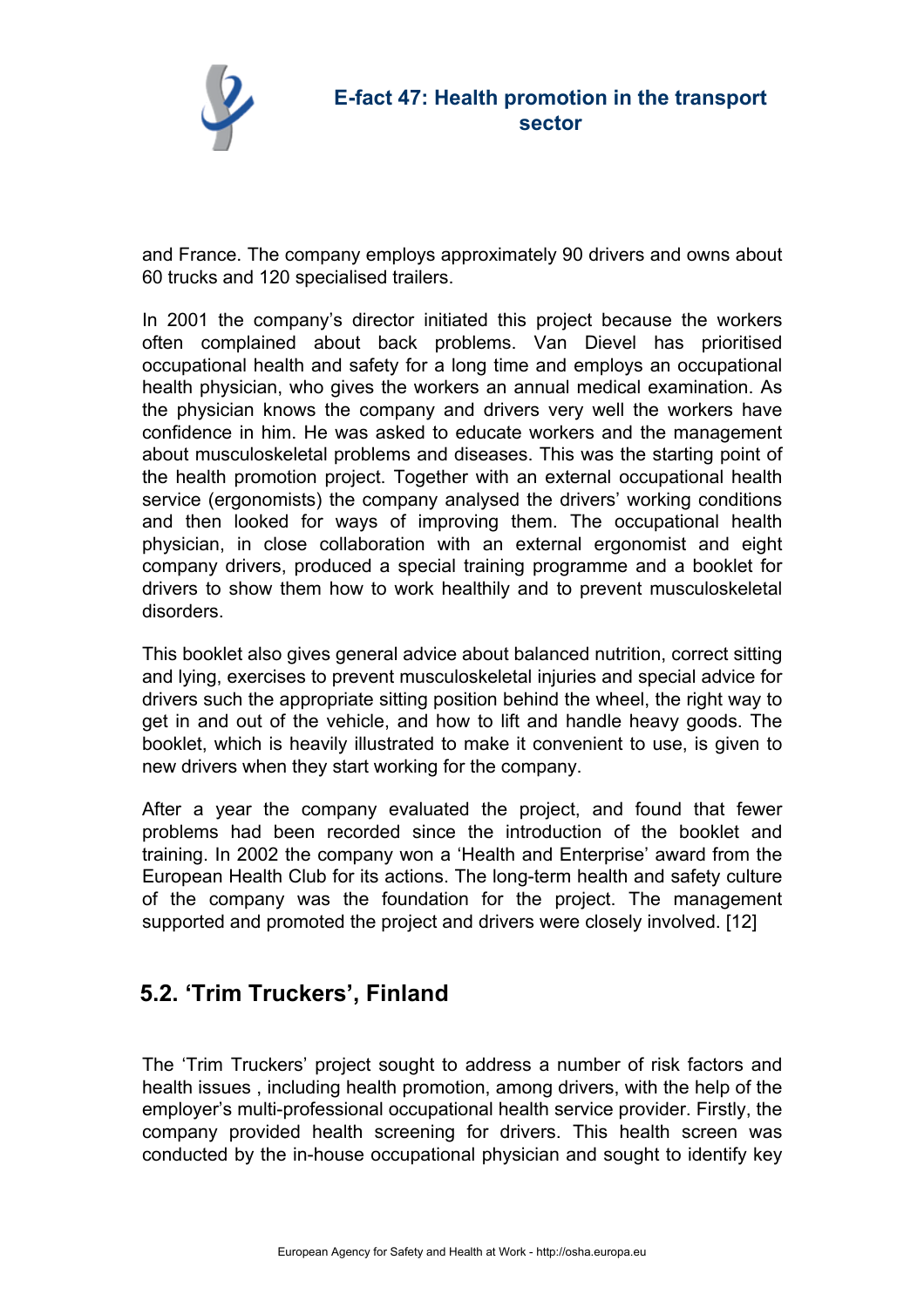

issues among drivers related to physical health and obesity; for example, sleep apnoea. When problems were identified, the driver was given preliminary health counselling by the physician and referred to a specialist for further diagnostic testing and treatment. To further address obesity and promote general health among drivers the company also started a lunch box service for each driver. The lunch box provided includes a selection of healthy foods; the company also offers information and recommendations on healthy eating principles. The third component of this WHP programme is the involvement of an occupational psychologist in the planning of shifts and routes, with the primary aim of improving scheduling to allow drivers enough time to rest. An evaluation of this intervention showed widespread satisfaction among both management and drivers. The project has also promoted a better atmosphere at work, a more positive working attitude and increased safety culture among drivers. [12]

#### **5.3. Health at the workplace: a holistic approach, Italy**

ATM runs the public transport services in Milan and 72 other nearby towns. The organisation employs more than 8,700 workers at 28 different sites, and serves an area with a total population of 2.6 million.

The company recognises that all employees, whether drivers or office workers, and whether they work regular hours or shifts, need to have a good work-life balance. This means focusing on factors such as healthy lifestyles, balanced diet and general health culture.

For this reason, ATM created a special unit (DRU-S) within its human resources department, composed of a manager and two experts: a psychologist and a nutritionist who give counselling sessions with practical advice and guidance on healthy diet, physical exercise and work-related stress management.

Since 2005, this unit has promoted workers' health and wellbeing through a number of integrated communication initiatives developed in conjunction with public safety institutions. An example is an in-house journal that is posted to all employees' homes and contains clear and interesting information on diet and healthy lifestyles.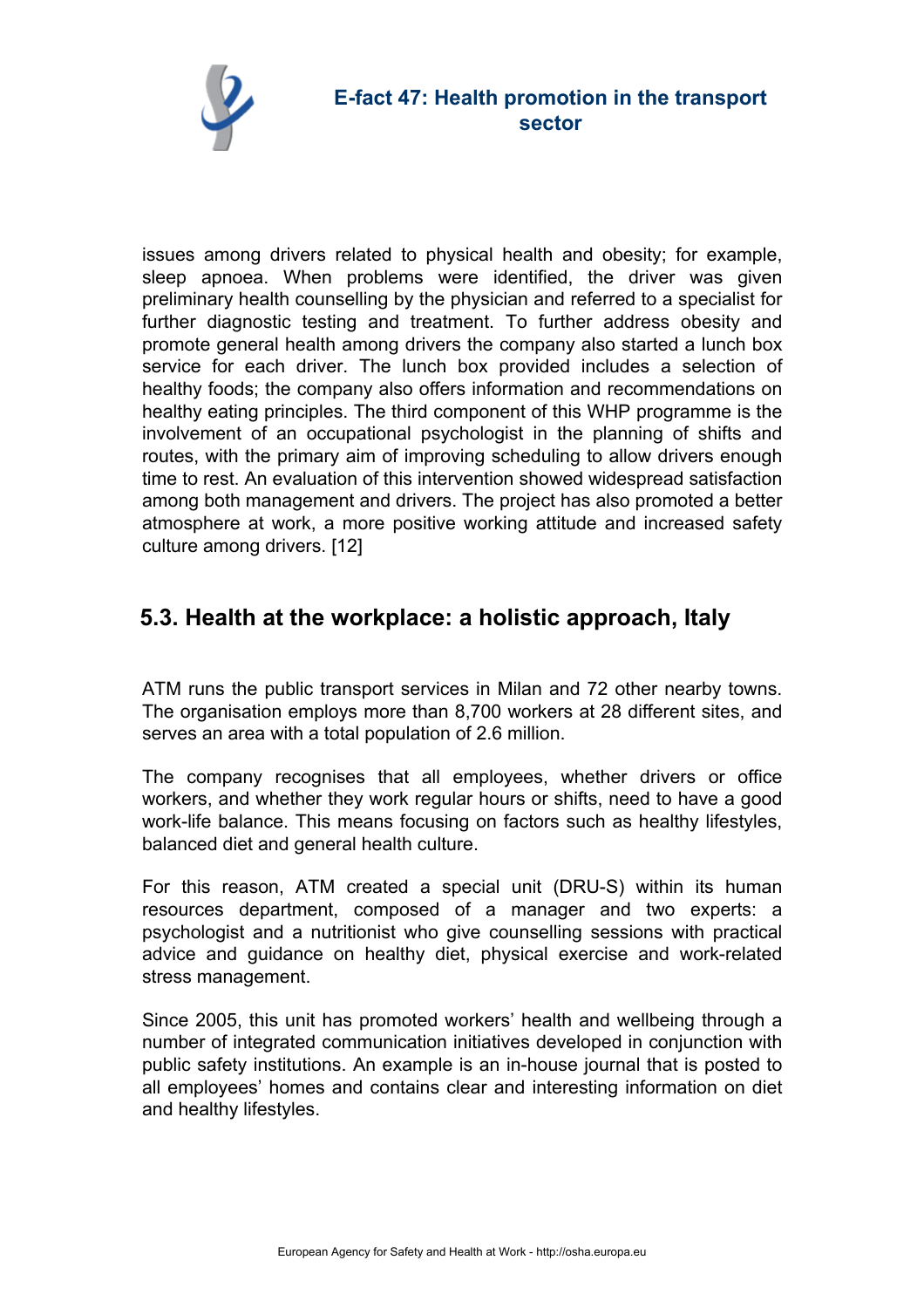

ATM's so-called 'Social System' is based principally on research into the needs of the company's workers and on the qualitative/quantitative analysis of hazardous events that occur at the workplace. These events are documented in a monthly internal report that also describes the measures put in place to correct problems, as well as reports on emerging health and safety trends.

ATM's Social System demonstrates clearly that workers' needs are the driving force for action on health and safety.

In the 'Operative' area the starting point is represented by the stories of each worker, which are relayed to the ATM human resources management operative unit.

Through a holistic approach to human resources, ATM puts in place actions aimed at empowering the workers and creating mutual responsibility between the company and the individual employees. The company considers and connects the individual, social and occupational dimensions of its employees, addressing the expressed needs through information, counselling and cooperation with local institutions.

One example is the training courses organised by the company and targeted at newly recruited drivers and general workers as well as drivers. The courses cover topics such as healthy diet; chronic diseases and risk factors prevention; and healthy lifestyles with a special focus on work–life balance. Special training courses on drug and alcohol abuse prevention are held for employees whose working activity can pose a risk to third parties.

In the 'Strategy' area are the innovative social policies, which are sponsored and supported by the top management of the company.

These policies respond to the company situation by developing anticipatory strategies and designing prevention and health promotion interventions aimed at improving employees' personal and working conditions. The main objectives of these policies are: health promotion, timetable organisation, equal opportunities, social housing (especially for vulnerable groups of workers such as migrant workers or legally separated people), staff involvement, social case management of diseases, injury prevention, innovative measures of professional retraining for unfit workers, management of gender, age and ethnic differences and work–life balance.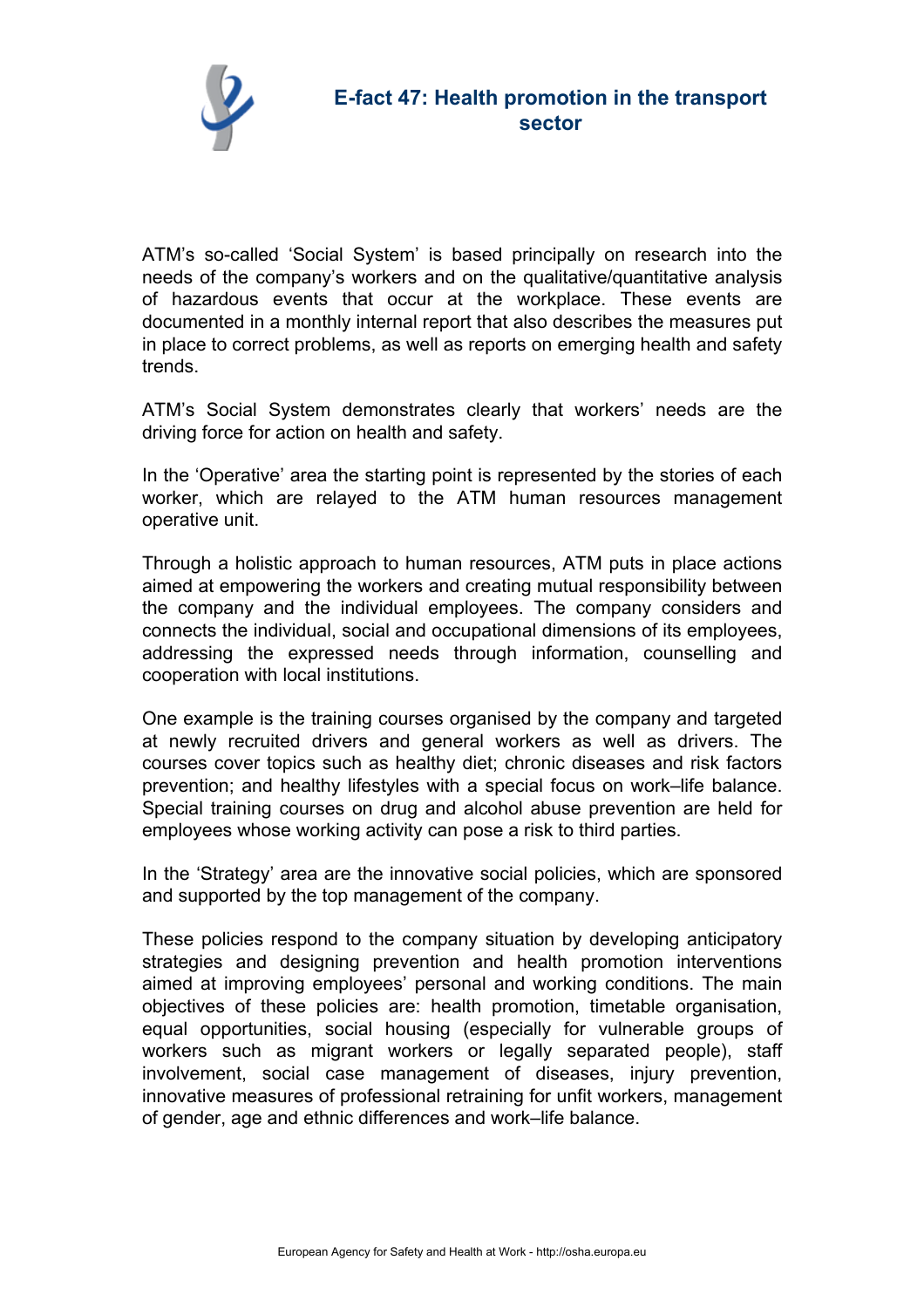

## **6. References, resources**

[1] European Network for Workplace Health Promotion, The Luxembourg declaration on Workplace Health Promotion in the European Union, ENWHP, 1997 (updated 2005). Available at: <http://www.enwhp.org/publications.html>

[2] European Foundation for the Improvement of Living and Working Conditions (2008). Fact sheet: land transport. Retrieved 13 December 2009, from: [http://www.eurofound.europa.eu/pubdocs/2008/149/en/1/](http://www.eurofound.europa.eu/pubdocs/2008/149/en/1/EF08149en.pdf) [EF08149en.pdf](http://www.eurofound.europa.eu/pubdocs/2008/149/en/1/EF08149en.pdf)

[3] Parent-Thirion, A., Fernández Macías, E., Hurley, J., Vermeylen, G., European Foundation for the Improvement of Living and Working Conditions, Fourth European Working Conditions Survey, Luxembourg, Office for Official Publications of the European Communities, 2007. Available at: <http://www.eurofound.europa.eu/pubdocs/2006/98/en/2/ef0698en.pdf>

[4] Technische Universität Dresden, '13 The situation in Europe. Germany, Policies and Best practices', in Technische Universität Dresden, GPO Guidelines for the prevention of obesity at the workplace. Review of the theoretical framework. Report on the theories and methodologies for the prevention of obesity at the workplace, Dresden, Technische Universität, 2008, p. 91. Available at: [http://gpow.eu/media/File/](http://gpow.eu/media/File/Theories%20and%20methodologies%20for%20the%20prevention%20of%20obesity%20at%20the%20workplace.pdf) Theories%20and%20methodologies%20for%20the%20prevention%20of%20obesity%20at%20

[5] Stoohs, R. A., Guilleminaut, C., Itoi, A., Dement, W. C., 'Traffic accidents in commercial long-haul truckdrivers: the influence of sleepdisordered breathing and obesity', Sleep, Vol. 17, No 7, 1994, pp. 619-23

[6] Poulsen, Kjeld B., 'Healthybus - health promotion for bus drivers. From research to action' , in WHP-Net-News No 7, March 2000, Federal Institute for Occupational Safety and Health , Dortmund, 2000, pp. 14-18. Available at: [http://www.ispesl.it/whp/documenti/whp\\_news7a.pdf](http://www.ispesl.it/whp/documenti/whp_news7a.pdf)

[7] Fattorini, E., Stella, M., Istituto Superiore per la Prevenzione e la Sicurezza del Lavoro, L'autobus come ambiente di lavoro. Valutazione degli effetti sulla salute dei conducenti di mezzi pubblici di trasporto urbano, conseguenti a problematiche ergonomiche e all'esposizione ad inquinanti derivanti dal traffico, Roma, ISPESL, 2006

[8] Ghedini, G., 'Salute e sicurezza nell'autotrasporto: le condizioni psicofisiche', in Conference "La sicurezza stradale nell'autotrasporto: le responsabilità, le cause e i possibili rimedi. Bologna, 12 giugno 2009,